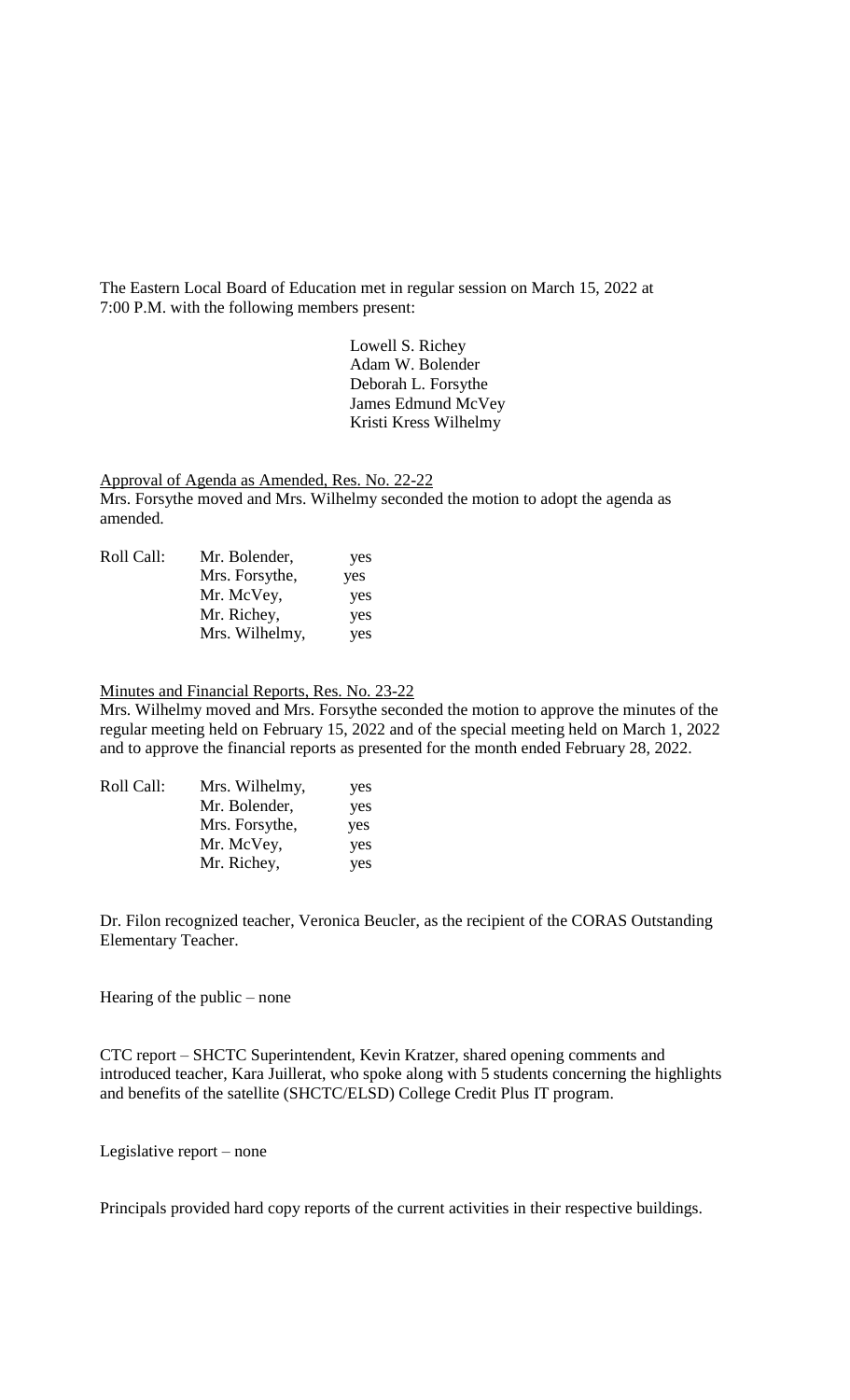## Amended Appropriations, Res. No.24-22

Mr. McVey moved and Mr. Bolender seconded the motion to approve the amended appropriations as presented.

| <b>FUND</b> | <b>DESCRIPTION</b>                       | <b>AMENDEMENT TO</b><br><b>APPROPRIATIONS</b> |           |
|-------------|------------------------------------------|-----------------------------------------------|-----------|
| 507         | ELEM / SECONDARY EMERGENCY RELIEF GRANTS | ۰                                             | 57,327.88 |
| 516         | SPECIAL EDUCATION. PART B GRANTS         |                                               | 65.109.19 |
| 587         | IDEA EARLY CHILDHOOD EDUCATION<br>(ARP)  | ٠                                             | 4,718.65  |
| 590         | TITLE II-A. TEACHER QUALITY              |                                               | 340.61    |

| Mr. Richey,    | yes |
|----------------|-----|
| Mrs. Wilhelmy, | yes |
| Mr. Bolender,  | yes |
| Mrs. Forsythe, | yes |
| Mr. McVey,     | yes |
|                |     |

FY23 "Amounts and Rates" from Brown County Budget Commission, Res. No. 25-22 Mrs. Wilhelmy moved and Mrs. Forsythe seconded the motion to accept the "Amounts and Rates" for the estimate of tax collections/rates as prepared by the Brown County Budget Commission for the ensuing fiscal year (2022-2023).

| Roll Call: | Mr. McVey,     | yes |
|------------|----------------|-----|
|            | Mr. Richey,    | yes |
|            | Mrs. Wilhelmy, | yes |
|            | Mr. Bolender,  | yes |
|            | Mrs. Forsythe, | yes |

## Computer Technology Purchase, Res. No. 26-22

Mr. McVey moved and Mrs. Wilhelmy seconded the motion to authorize the purchase of Cisco Meraki switches and wireless access points in the amount of \$111,536.98 (as recommended by Technology Coordinator, Jerry Sawyers). The net cost of this purchase will be approximately 70% lower than the listed purchase price due to federal E-rate funding.

| Roll Call: | Mrs. Forsythe, | yes |
|------------|----------------|-----|
|            | Mr. McVey,     | yes |
|            | Mr. Richey,    | yes |
|            | Mrs. Wilhelmy, | yes |
|            | Mr. Bolender,  | yes |

Approve of Revision to Title IX Policies, Res. No. 27-22 Mrs. Forsythe made a motion and Mrs. Wilhelmy seconded the motion to approve the revision to Title IX policies (ACA, ACAA, ACCAA-R) as presented.

| Roll Call: | Mr. Bolender,  | yes |
|------------|----------------|-----|
|            | Mrs. Forsythe, | yes |
|            | Mr. McVey,     | yes |
|            | Mr. Richey,    | yes |
|            | Mrs. Wilhelmy, | yes |